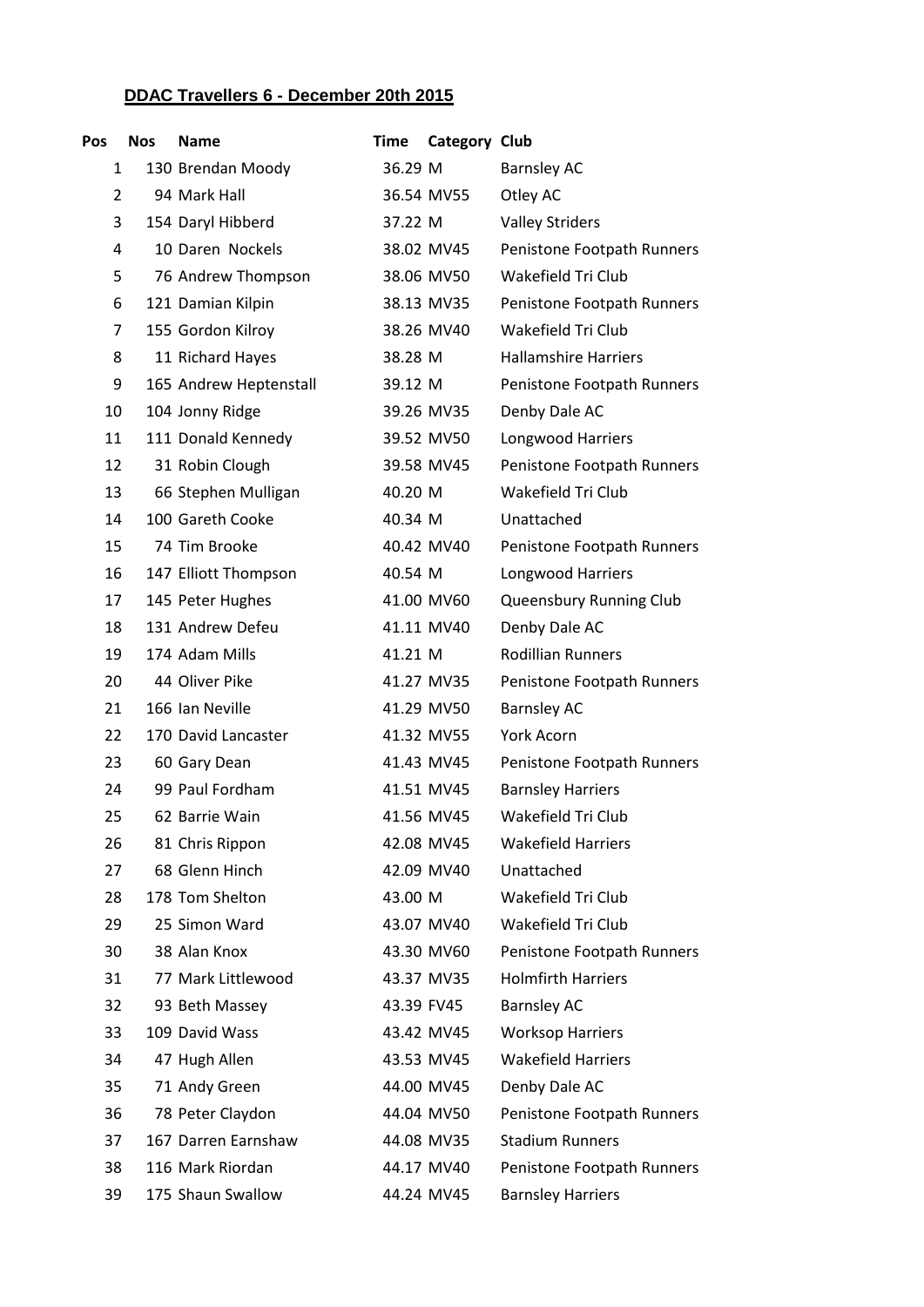| 40 | 163 Carl Heron          | 44.32 MV50 | Queensbury Running Club          |
|----|-------------------------|------------|----------------------------------|
| 41 | 46 Thomas Allen         | 44.44 M    | <b>Wakefield Harriers</b>        |
| 42 | 89 Martin Brown         | 44.54 MV40 | <b>Stadium Runners</b>           |
| 43 | 61 Brendon Wain         | 44.59 M    | <b>Wakefield Harriers</b>        |
| 44 | 123 Stephen Beardsall   | 45.02 MV60 | <b>Holmfirth Harriers</b>        |
| 45 | 54 Paul Watson          | 45.11 MV40 | Wellgate                         |
| 46 | 40 Claire Pickersgill   | 45.19 F    | Longwood Harriers                |
| 47 | 8 John McCarthy         | 45.24 MV55 | <b>Rothwell Harriers</b>         |
| 48 | 37 Tom Fearon           | 45.27 M    | <b>Wakefield Harriers</b>        |
| 49 | 120 Ronald Parker       | 45.30 MV35 | Unattached                       |
| 50 | 85 Lucy Verrill         | 45.58 FV35 | <b>Holmfirth Harriers</b>        |
| 51 | 28 Howard Jeffrey       | 46.01 MV60 | Otley AC                         |
| 52 | 150 Damian Cameron      | 46.05 MV40 | Unattached                       |
| 53 | 1 Gareth Allen          | 46.12 MV40 | Wakefield Tri Club               |
| 54 | 86 Katie Marie Roberts  | 46.23 F    | <b>Barnsley Harriers</b>         |
| 55 | 176 Anthony Bissell     | 46.24 MV35 | <b>Barnsley Harriers</b>         |
| 56 | 122 Steve Peacock       | 46.25 MV50 | <b>Danum Harriers</b>            |
| 57 | 110 Jo Worboys Hodgson  | 46.47 FV40 | Denby Dale AC                    |
| 58 | 36 Paul Fearon          | 46.56 MV40 | Wakefield Tri Club               |
| 59 | 149 Patrick Heptenstall | 46.58 MV45 | Wakefield Tri Club               |
| 60 | 172 Chris Charlesworth  | 47.00 MV40 | Penistone Footpath Runners       |
| 61 | 112 Matt Pentney        | 47.10 MV40 | Unattached                       |
| 62 | 113 Richard Firth       | 47.17 MV35 | Dewsbury Road Runners            |
| 63 | 158 Steven sharp        | 47.19 MV40 | Unattached                       |
| 64 | 59 David Hennessy       | 47.27 MV40 | Wakefield Tri Club               |
| 65 | 140 Raymond Dockey      | 47.35 MV50 | Unattached                       |
| 66 | 141 Helen Long          | 47.36 FV45 | Unattached                       |
| 67 | 156 Rebecca Zserdicky   | 47.38 F    | <b>Wakefield Harriers</b>        |
| 68 | 134 Mark Hurrell        | 47.48 MV45 | <b>Barnsley AC</b>               |
| 69 | 137 Heather Parkin      | 47.49 FV40 | Penistone Footpath Runners       |
| 70 | 133 Kelvin Bowskill     | 47.50 MV60 | Penistone Footpath Runners       |
| 71 | 7 Shaun Tunstall        | 48.12 MV45 | Unattached                       |
| 72 | 125 Ray Mcarthur        | 48.29 MV60 | Meltham AC                       |
| 73 | 132 Robert Brown        | 48.47 MV40 | Wakefield Tri Club               |
| 74 | 22 Peter McEvoy         | 48.52 MV60 | Denby Dale AC                    |
| 75 | 63 David Ladocha        | 49.02 MV65 | <b>Huddersfield Road Runners</b> |
| 76 | 169 Mark Burton         | 49.11 MV40 | Unattached                       |
| 77 | 53 Ian Micklethwaite    | 47.17 MV40 | Kingstone Runners                |
| 78 | 168 Mark Glaister       | 49.22 MV50 | Skelmersdale Boundary Harriers   |
| 79 | 56 David Lockwood       | 49.30 MV40 | Unattached                       |
| 80 | 117 Dean Allcroft       | 49.31 MV45 | Penistone Footpath Runners       |
| 81 | 90 Kevin Watson         | 49.41 MV70 | <b>Horsforth Harriers</b>        |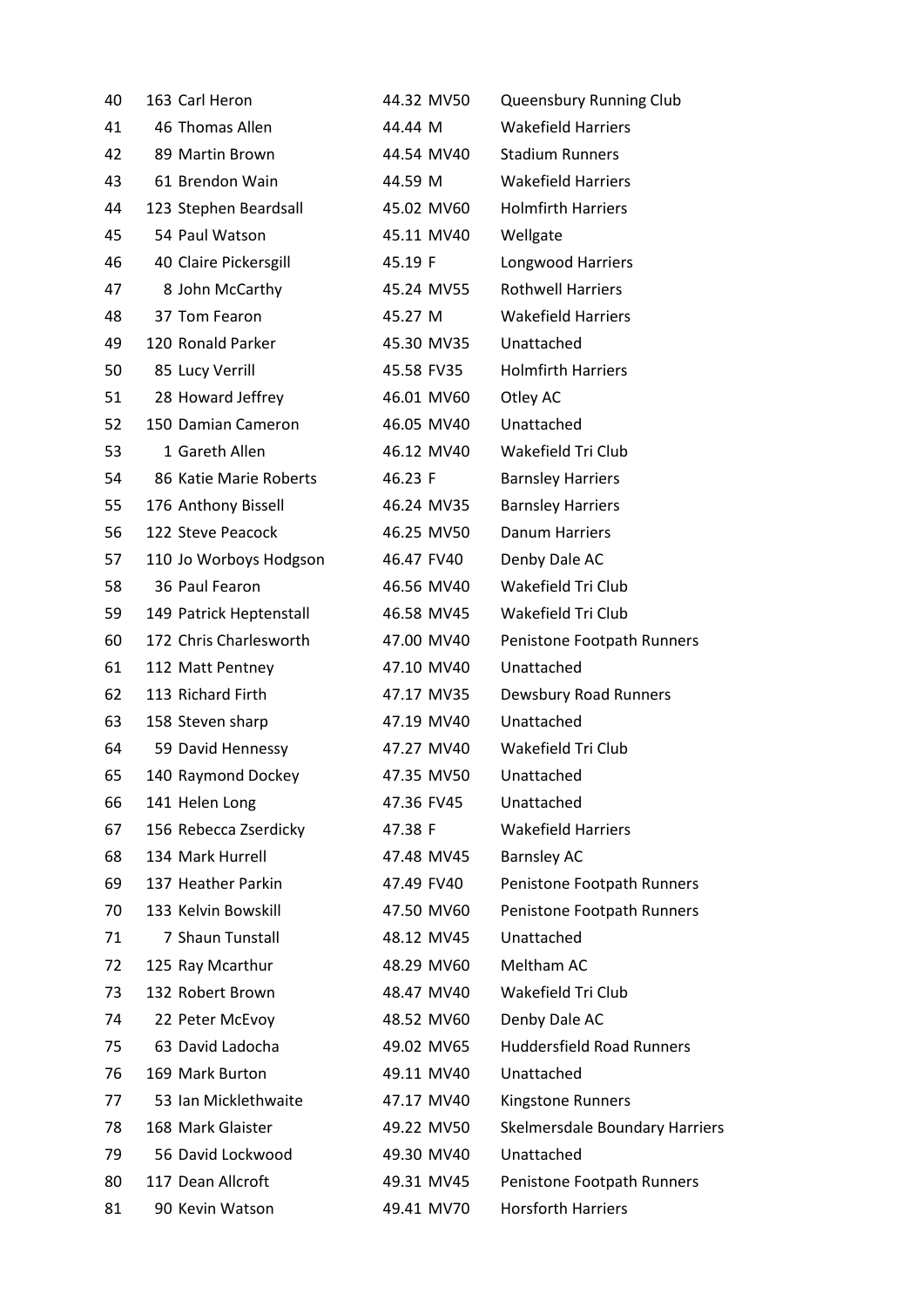| 82  | 144 Michael Booth       | 49.48 MV60 | <b>Huddersfield Road Runners</b> |
|-----|-------------------------|------------|----------------------------------|
| 83  | 108 Arron Jackson       | 50.04 MV45 | <b>Worksop Harriers</b>          |
| 84  | 9 Alison Nockels        | 50.07 FV50 | Penistone Footpath Runners       |
| 85  | 146 Vish Ramdhani       | 50.13 MV35 | Denby Dale AC                    |
| 86  | 34 Peter Kidd           | 50.29 MV55 | Wakefield Tri Club               |
| 87  | 49 Graham Ward Thompson | 50.32 MV55 | Wakefield Tri Club               |
| 88  | 45 Adam King            | 50.40 MV35 | Unattached                       |
| 89  | 159 John Hennessy       | 50.46 MV35 | Wakefield Tri Club               |
| 90  | 173 Michael Sunderland  | 50.48 MV55 | <b>Huddersfield Road Runners</b> |
| 91  | 182 Ben Lovett          | 50.49 MV40 | London City Runners              |
| 92  | 103 Samara Wood         | 50.53 F    | Denby Dale AC                    |
| 93  | 55 Phil Buckley         | 50.58 MV55 | Unattached                       |
| 94  | 64 Debbie Bland         | 51.04 FV60 | <b>Baildon Runners</b>           |
| 95  | 72 Brendan Whyatt       | 51.07 MV45 | Chorley Athletic & Tri Club      |
| 96  | 27 Nick Whittingham     | 51.10 MV60 | Penistone Footpath Runners       |
| 97  | 2 Tony Weston           | 51.15 MV60 | Denby Dale AC                    |
| 98  | 75 James C Newby        | 51.20 MV55 | Wakefield Tri Club               |
| 99  | 88 Richard Plunkett     | 51.40 MV50 | <b>Halifax Harriers</b>          |
| 100 | 136 Tracy Woodward      | 51.48 FV45 | <b>Hallamshire Harriers</b>      |
| 101 | 129 Chris Riley         | 51.51 M    | Unattached                       |
| 102 | 138 Paul Fryers         | 51.55 MV45 | Penistone Footpath Runners       |
| 103 | 181 Ian Griffiths       | 51.58 MV35 | <b>Horsforth Harriers</b>        |
| 104 | 152 Colin Porteous      | 52.16 MV55 | Penistone Footpath Runners       |
| 105 | 13 David Waite          | 52.24 MV50 | <b>Stainland Lions</b>           |
| 106 | 12 Diane Waite          | 52.29 FV50 | <b>Stainland Lions</b>           |
| 107 | 161 Friedrich Holder    | 52.52 MV35 | Unattached                       |
| 108 | 143 Bob Innes           | 52.53 MV65 | Penistone Footpath Runners       |
| 109 | 157 Katie Sharp         | 52.55 F    | Denby Dale AC                    |
| 110 | 98 Mark Robinson        | 52.59 MV40 | Unattached                       |
| 111 | 83 Keith Gordon         | 53.00 MV65 | Penistone Footpath Runners       |
| 112 | 21 Emma Stead           | 53.28 FV35 | Penistone Footpath Runners       |
| 113 | 73 Sarah Plummer        | 53.52 FV45 | Penistone Footpath Runners       |
| 114 | 52 Stu Smith            | 53.57 MV60 | Penistone Footpath Runners       |
| 115 | 171 Dan Russell         | 54.04 M    | Unattached                       |
| 116 | 6 Norman Roper          | 54.05 MV65 | Denby Dale AC                    |
| 117 | 160 Sarah Everett       | 54.06 FV40 | Denby Dale AC                    |
| 118 | 177 Alan Lansdowne      | 54.10 MV35 | Unattached                       |
| 119 | 18 Stephen Brook        | 54.20 MV65 | Queensbury Running Club          |
| 120 | 51 Si Warsop            | 54.30 MV45 | Denby Dale AC                    |
| 121 | 57 Gail Tombs           | 54.53 FV60 | <b>Ackworth Road Runners</b>     |
| 122 | 26 Jane Cockerton       | 54.55 FV50 | Penistone Footpath Runners       |
| 123 | 3 Mark Keane            | 55.23 MV50 | Unattached                       |